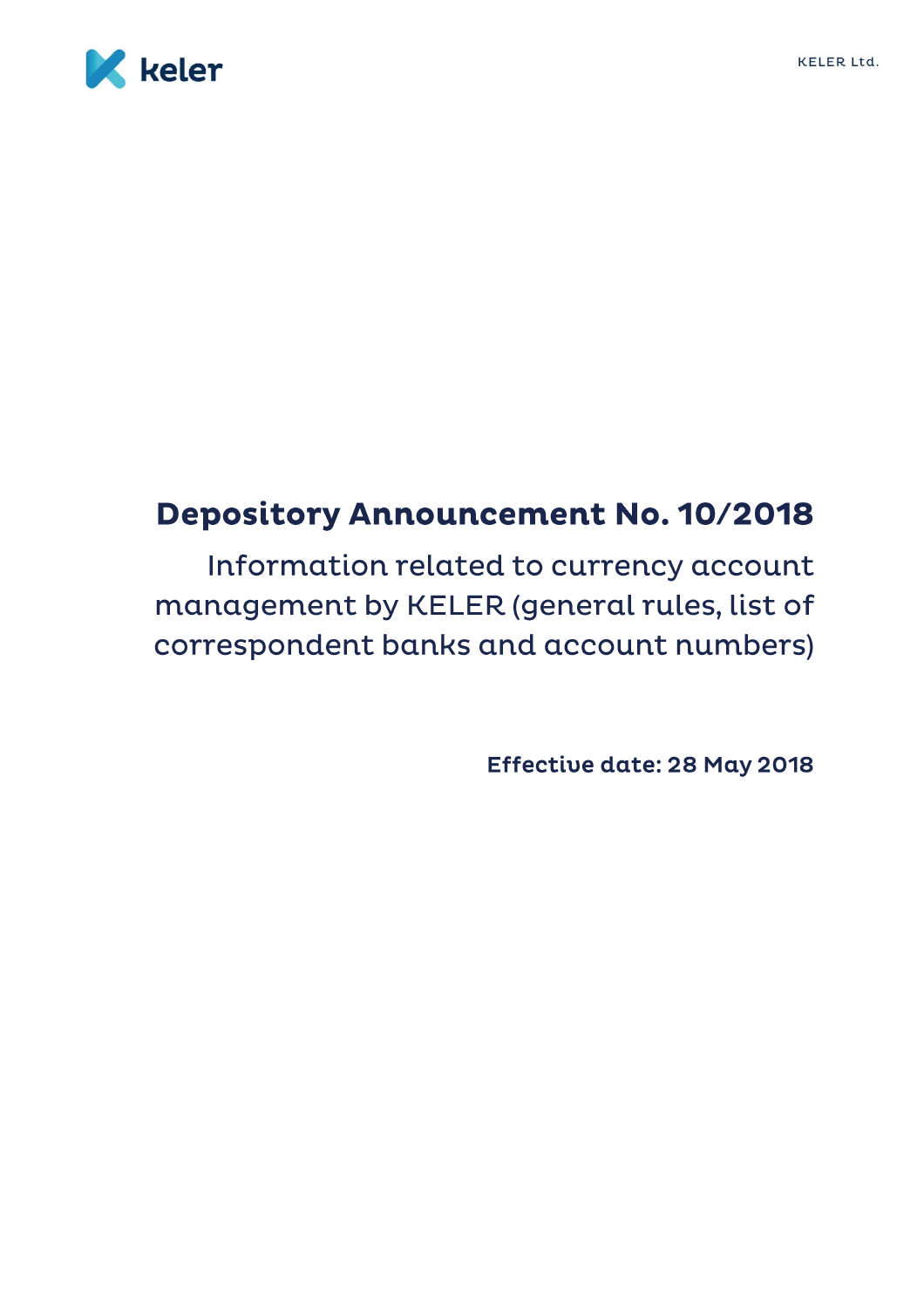

**Dear Clients,**

This Depository Announcement details the special rules of credit and debit items to the currency accounts managed by KELER, the valid nostro account numbers and correspondent banks of KELER.

The debit and credit items to the currency accounts of our Clients managed by KELER are executed with the involvement of the correspondent banks of KELER, through the nostro accounts they keep.

KELER provides payment services to the account holder clients in line with the terms and restrictions specified in Section 335/A (3) of Act CXX of 2001 on The Capital Market.<sup>1</sup> Our Clients are legally required to make sure that the payment transactions executed in their KELER accounts have legal grounds in line with the applicable legal regulations.

### **Pre-advice**

Please note that KELER and its correspondent banks cannot guarantee that incoming payments without pre-advice are credited on the same value date. In the interest of successful matching the amount stated in the pre-advice is required to be identical to the amount actually received.

Pre-advice has to arrive earlier than the coverage.

### **Fees, costs**

This is to draw the attention of our Clients that KELER is entitled to pass to the Client concerned the fees and costs related to uncovered, cancelled payments or payments without pre-advice or related to the items requiring special processing.

In the transfer orders KELER always uses the "shared" /SHA/ charge code, meaning that the Client is to pay the transfer charges of KELER. In case the Client gives transfer order with different charge code, KELER automatically amends the transfer to "shared" /SHA/ instruction and calculates the fees accordingly.

## **KELER's correspondent banks, nostro account numbers**

Please make sure that **all the** payments to the currency accounts kept by KELER are made through the correspondent banks listed in the following table.

KELER does not assume liability for any damage arising from payments made to the wrong correspondent bank, e.g. to the earlier advised and used correspondent bank.

l

<sup>&</sup>lt;sup>1</sup> Payments in the accounts managed by KELER can be made exclusively in order to make financial settlement of the following trades to be executed with the involvement of KELER and related to the services offered by KELER:

stock market trade.

over-the-counter securities trade,

<sup>-</sup> securities placement,

<sup>-</sup> payment based on securities, investment services,

ancillary service to investment service activity,

payment or related service based on the obligation represented by the securities,

commodity market service,

service offered in the balancing platform, and service offered to organized market specified in separate law.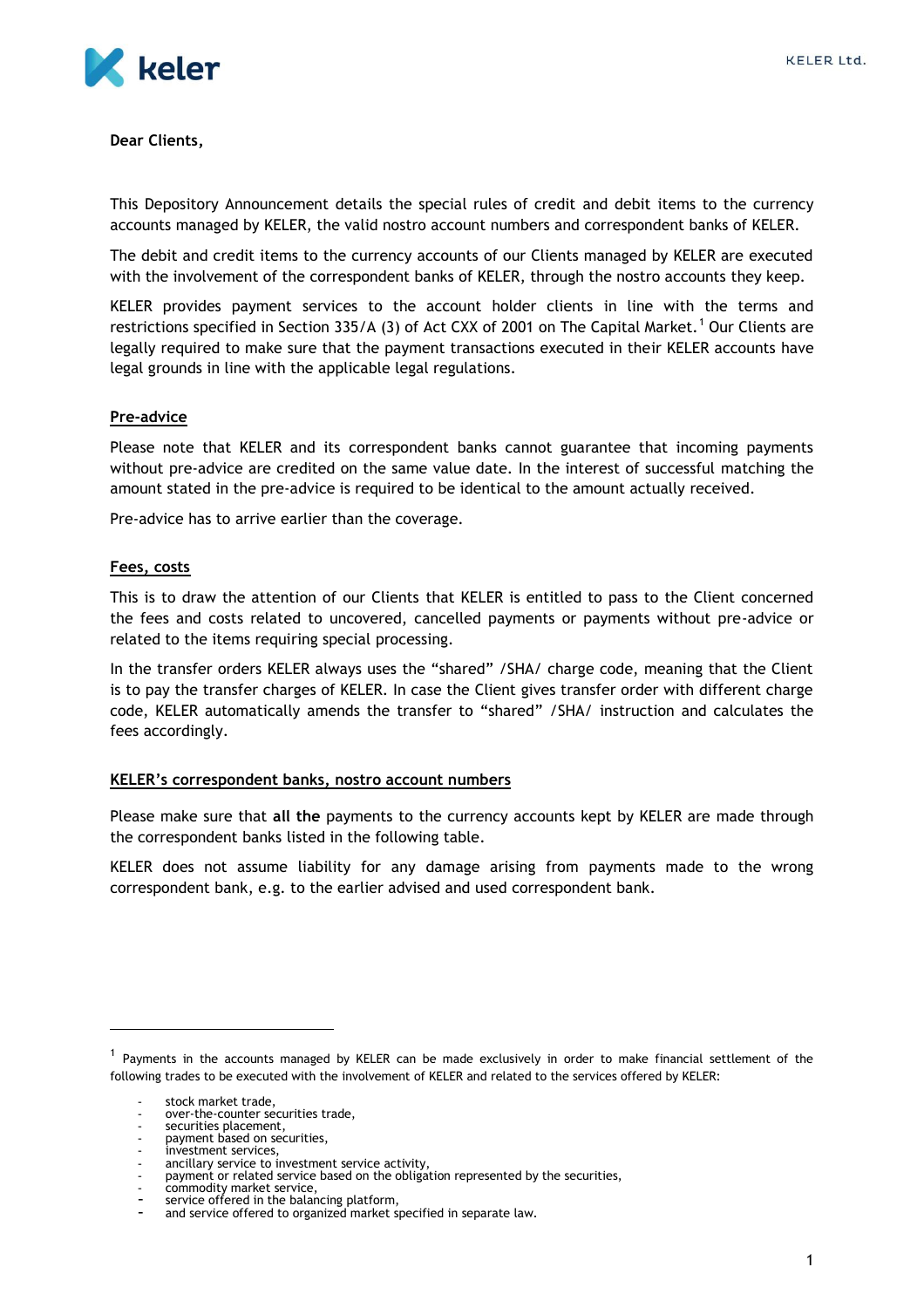

# **KELER's nostro account numbers and correspondent banks**

| Currency   | <b>KELER</b> account<br>number at<br>Correspondent Bank | IBAN account number at<br>Correspondnent Bank | Correspondent<br><b>BIC</b> | Name of Correspondent Bank   | Intermediary                                          | Intermediary BIC   |
|------------|---------------------------------------------------------|-----------------------------------------------|-----------------------------|------------------------------|-------------------------------------------------------|--------------------|
| ARS        | 40378975ARS                                             | CH4608880040378975ARS                         | <b>INSECHZZ</b>             | SIX SIS                      | <b>Citibank Buenos Aires</b>                          | CITIUS33ARR        |
| <b>AUD</b> | 40378811AUD                                             | CH6608880040378811AUD                         | <b>INSECHZZ</b>             | SIX SIS                      | J.P.Morgan Nominees Australia Ltd                     | CHASAU2XCCS        |
| <b>BAM</b> | 40379429BAM                                             | CH7908880040379429BAM                         | <b>INSECHZZ</b>             | SIX SIS                      | UniCredit Bank Austria, Wien                          | <b>BKAUATWWXXX</b> |
|            |                                                         |                                               |                             |                              | via: Unicredit Bank, Mostar (Intermediary)            | via. UNCRBA22XXX   |
| <b>BGN</b> | 40379236BGN                                             | CH9808880040379236BGN                         | <b>INSECHZZ</b>             | SIX SIS                      | UniCredit Bank Austria, Wien                          | <b>BKAUATWWXXX</b> |
|            |                                                         |                                               |                             |                              | via: Unicredit Bulbank, Sofia (Intermediary)          | via: UNCRBGSFXXX   |
| CAD        | 40378820CAD                                             | CH7108880040378820CAD                         | <b>INSECHZZ</b>             | SIX SIS                      | Canadian Imperial Bank of Commerce, Toronto           | <b>CIBCCATTXXX</b> |
| CHF        | 14105893                                                | GB95CITI18500814105893                        | CITIGB2L                    | Citibank, N.A. London Branch |                                                       |                    |
| <b>CNY</b> | 40379437CNY                                             | CH9608880040379437CNY                         | <b>INSECHZZ</b>             | SIX SIS                      | Hongkong and Shanghai Banking Corp. Ltd.,<br>Hongkong | <b>НЅВСНКНННКН</b> |
| <b>COP</b> | 40379390COP                                             | CH8608880040379390COP                         | <b>INSECHZZ</b>             | SIX SIS                      | Cititrust, Colombia                                   | CITIUS33COR        |
| <b>CZK</b> | 40378895CZK                                             | CH2408880040378895CZK                         | <b>INSECHZZ</b>             | SIX SIS                      | Citibank, Prag                                        | <b>CITICZPXXXX</b> |
| <b>DKK</b> | 40378879DKK                                             | CH5008880040378879DKK                         | <b>INSECHZZ</b>             | SIX SIS                      | Nordea Bank A/S, Copenhagen                           | NDEADKKKXXX        |
| EGP        | 40379404EGP                                             | CH3308880040379404EGP                         | <b>INSECHZZ</b>             | SIX SIS                      | Citibank, N.A. Cairo                                  | CITIEGCXXXX        |
| <b>EUR</b> | 14105877                                                | GB42CITI18500814105877                        | CITIGB2L                    | Citibank, N.A. London Branch |                                                       |                    |
| EUR(T2S)   | 001016155410                                            | FR7630003069900010161554183                   | <b>SOGEFRPP</b>             | Societe Generale, Paris      |                                                       |                    |
| EUR(SEPA)  |                                                         |                                               | <b>OTPVHUHB</b>             | OTP Bank, Budapest           |                                                       |                    |
| GBP        | 14105885                                                | GB20CITI18500814105885                        | CITIGB2L                    | Citibank, N.A. London Branch |                                                       |                    |
| <b>HKD</b> | 40378900HKD                                             | CH6008880040378900HKD                         | <b>INSECHZZ</b>             | SIX SIS                      | Hongkong and Shanghai Banking Corp. Ltd.,<br>Hongkong | <b>HSBCHKHHSEC</b> |
| <b>HRK</b> | 40378887HRK                                             | CH5108880040378887HRK                         | <b>INSECHZZ</b>             | SIX SIS                      | UniCredit Bank Austria, Wien                          | BKAUATWWXXX        |
|            |                                                         |                                               |                             |                              | via: Zagrabecka Bank Zagreb (Intermediary)            | via:ZABAHR2XXXX    |
| <b>HUF</b> | 40378838HUF                                             | CH6508880040378838HUF                         | <b>INSECHZZ</b>             | SIX SIS                      | KELER, Budapest                                       | <b>KELRHUHBXXX</b> |
| IDR*       | 40379244IDR                                             | CH7208880040379244IDR                         | <b>INSECHZZ</b>             | SIX SIS                      | Hongkong and Shanghai Banking Corp. Jakarta           | <b>HSBCIDJAXXX</b> |
| ILS        | 40379252ILS                                             | CH6408880040379252ILS                         | <b>INSECHZZ</b>             | SIX SIS                      | Citibank, N.A. Tel Aviv                               | <b>CITIILITXXX</b> |
| <b>ISK</b> | 40379269ISK                                             | CH2708880040379269ISK                         | <b>INSECHZZ</b>             | SIX SIS                      | Islandsbanki HF, Reykjavik                            | <b>GLITISREXXX</b> |
| <b>JPY</b> | 40378846JPY                                             | CH4108880040378846JPY                         | <b>INSECHZZ</b>             | SIX SIS                      | Bank of Tokyo-Mitsubishi, Tokyo                       | <b>BOTKJPJTXXX</b> |
| <b>KRW</b> | 40379277KRW                                             | CH6208880040379277KRW                         | <b>INSECHZZ</b>             | SIX SIS                      | Hongkong and Shanghai Banking Corp., Seoul            | <b>HSBCKRSEXXX</b> |